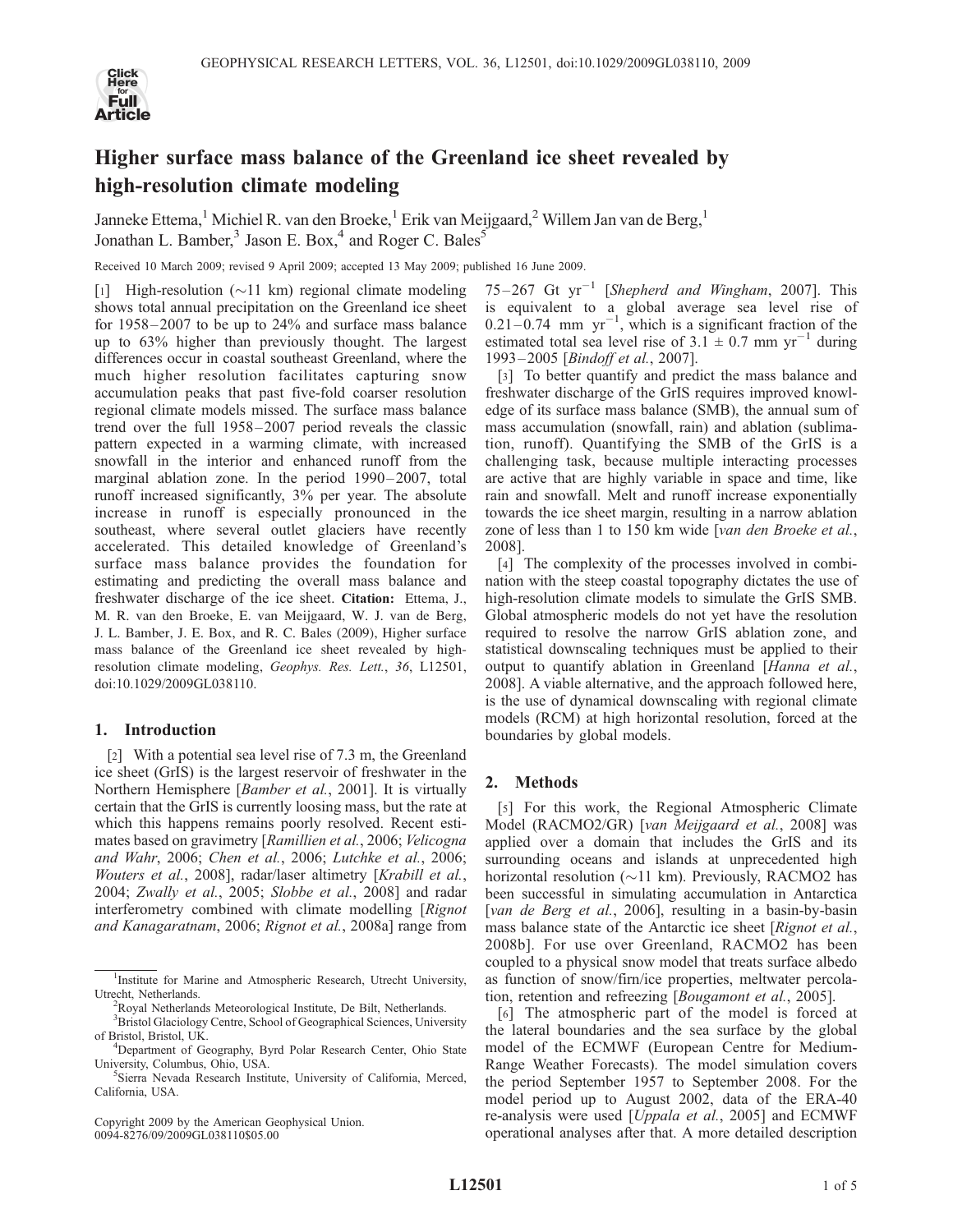

Figure 1. Modelled annual (1958–2007 average) (a) precipitation, with 20 observations from coastal meteorological stations, (b) runoff and (c) surface mass balance, in kg m<sup>-2</sup> yr<sup>-1</sup>, including 500 *in situ* observations from various published and unpublished sources. Thin dashed lines are 250 m elevation contours from Bamber et al. [2001].

of RACMO2/GR and the snow model is given in the auxiliary material.<sup>1</sup>

#### 3. Precipitation

[7] The total modelled precipitation on the GrIS (1958– 2007 average) is 743 Gt yr<sup>-1</sup> (434 kg m<sup>-2</sup> yr<sup>-1</sup>), 7 to 24% more mass than recent model-based estimates (Table S1). This is mainly due to the more detailed representation of the topography; comparing one-year simulations of RACMO2/ GR and other RCM's at various resolutions reveals a direct relation between the grid cell area and the total precipitation over the GrIS (Figure S3). When total accumulation (precipitation minus sublimation) is compared to compilations based solely on *in situ* observations ( $\sim$ 510 Gt yr<sup>-1</sup>), the difference increases to 40% [Ohmura et al., 1999; Cogley, 2004; Bales et al., 2009].

[8] Ninety-four percent of the precipitation on the GrIS falls as snow and  $6\%$  as rain. The  $1958 - 2007$  map of modelled average annual precipitation (Figure 1a) agrees very well with observations made at 20 Danish Meteorological Institute stations around the coastal periphery of Greenland  $(r = 0.9,$  Figure S2a). As a result of its high resolution, the map reveals numerous previously unidentified patterns, while refining others. A belt of high accumulation is found along the coast of southeast Greenland between 60°N and 68°N. Here, the Icelandic Low advects moist oceanic air westward towards the GrIS, where it rises steeply from sea level to 2.5 km height. On northeast facing slopes, snowfall locally peaks at over 4000 kg m<sup>-2</sup> yr<sup>-1</sup>, up to 60% higher than values resolved previously [Box et al., 2006; Fettweis, 2007; Hanna et al., 2008].

[9] A broad region of enhanced snowfall is also found over the western ice sheet, a result of low-pressure systems that migrate northwards along the west coast [Scorer, 1988]. Southward-facing accumulation maxima are found in places where the GrIS topography protrudes westward. These snowfall maxima are co-located with large and active (calving) glaciers, such as Frederikshåb Isblink, Jacobshavn Isbræ and Rink Isbræ, as well as with peripheral ice caps, e.g., Sukkertoppen at  $\sim 66^{\circ}$ N. Note the strong leeward drying to the north of Sukkertoppen, which inhibits the formation of an ice cover over the tundra between  $66^{\circ}$ N and 69N. Along the northern ice sheet margin, local snowfall maxima (>500 kg m<sup>-2</sup> yr<sup>-1</sup>) also coincide with the presence of peripheral ice caps and large outlet glaciers (e.g., Petermann Glacier). A large dry interior region with snowfall <200 kg  $m^{-2}$  yr<sup>-1</sup> extends from the main ice divide all the way to the northern and north-eastern extremities of the GrIS.

#### 4. Ablation

[10] Ablation on the GrIS is dominated by runoff  $(90\%)$ over evaporation/sublimation (10%). The modelled total amount of liquid water available for runoff (melt and rain) is 450 Gt  $yr^{-1}$  (1958–2007 average), midway between recently reported values (249 to 580 Gt  $yr^{-1}$  [Box et al., 2006; Fettweis, 2007; Hanna et al., 2008] (Table S1). The large difference between these estimates derives mainly from elevations above 2,000 m asl, where most of the meltwater refreezes in the high-melt models. As a result, the range of reported total runoff values is smaller (232 to  $307 \text{ Gt yr}^{-1}$ ); RACMO2/GR calculates an average runoff flux of  $248$  Gt yr<sup>-1</sup>. This means that 45% of the available water is refrozen, significantly more than predicted by offline refreezing models (Table S1).

[11] Modelled annual runoff (average 1958-2007) is shown in Figure 1b. On higher elevations, all meltwater refreezes in the cold (winter) snowpack, and runoff is limited to a narrow zone along the ice sheet margin. Most

<sup>&</sup>lt;sup>1</sup>Auxiliary materials are available in the HTML. doi:10.1029/ 2009GL038110.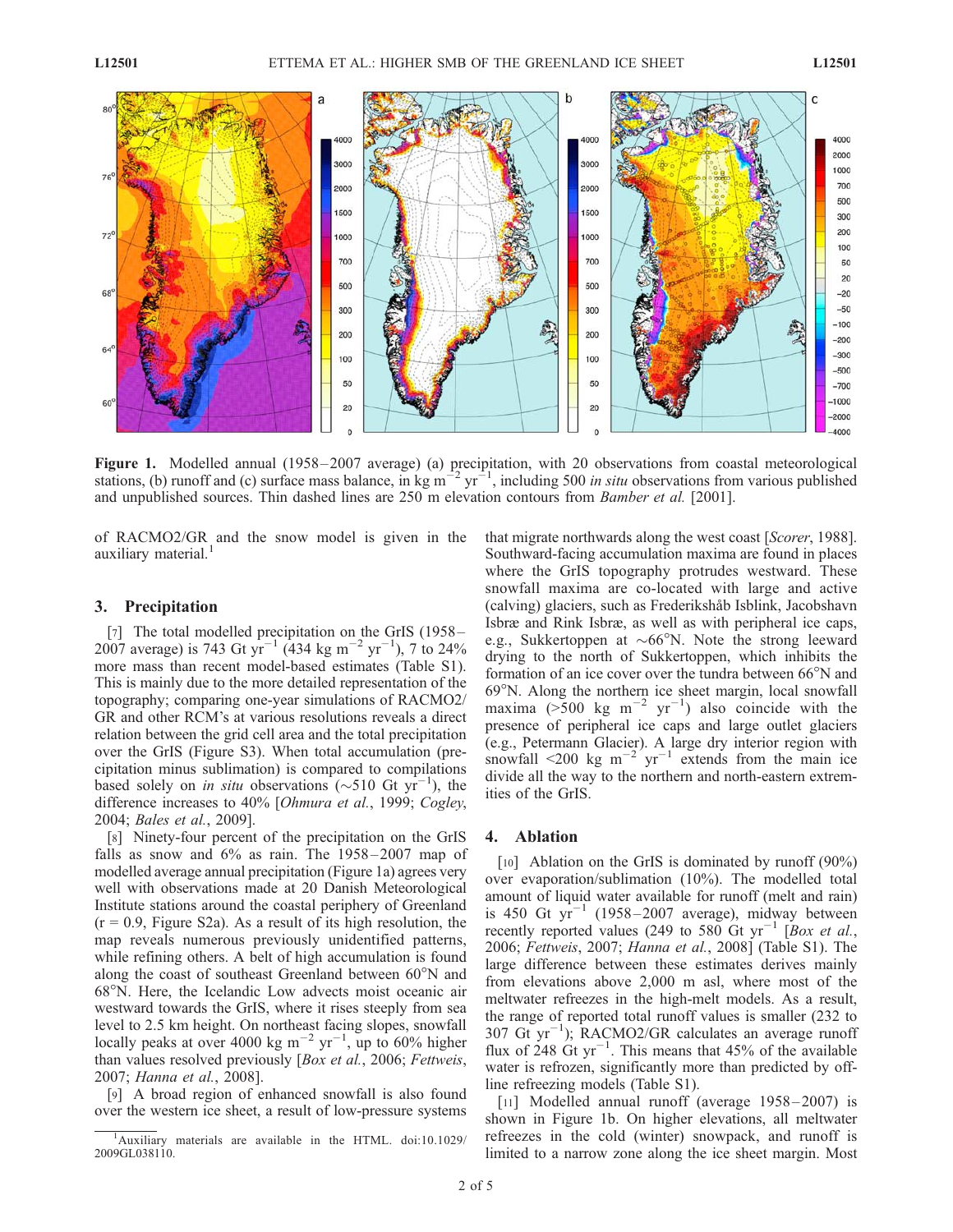

Figure 2. Time series of total ice sheet precipitation (PR, blue), melt (ME, green), runoff (RU, orange) and surface mass balance (SMB, red), in Gt per hydrological year (1 September to 31 August). Dashed lines indicate linear trends for the period 1990-2008.

runoff originates from the south-western regions, with values locally peaking at  $>3500$  kg m<sup>-2</sup> yr<sup>-1</sup> , corresponding to  $\sim$ 4 m of annual ice melt. Secondary runoff maxima (1000 to 1500 kg m<sup>-2</sup> yr<sup>-1</sup>) are found along the northern margins of the ice sheet.

[12] In the wet southeast and northwest, runoff is significantly smaller than in the dry west and northeast, because snowfall and runoff are negatively coupled through surface albedo: the albedo of glacier ice  $(\sim 0.55)$  is lower than that of clean snow  $(0.70-0.85$  [Stroeve et al., 2005]). In dry sunny regions, the shallow winter snow layer melts away quickly in spring, revealing the darker ice surface, which promotes radiation-driven ablation and runoff in the subsequent summer. In wet and cloudy regions, the thick winter snowpack takes longer to melt, while frequent summer snowfalls keep the surface albedo high, further reducing melt. Fresh snow also retains more meltwater through capillary forces, enabling winter refreezing (internal accumulation) and further reducing runoff.

## 5. Surface Mass Balance

[13] Subtracting total runoff (248 Gt  $yr^{-1}$ ) and evaporation/sublimation  $(26 \text{ Gt yr}^{-1})$  from total snowfall (697 Gt  $yr^{-1}$ ) and rainfall (46 Gt  $yr^{-1}$ ) yields a total ice sheet SMB of  $469 \pm 41$  Gt yr<sup>-1</sup> (annual average for 1958–2007). This value is 32 to 63% larger than recent model based estimates for the same period (Table S1). The uncertainty of  $\sim$ 9% is based on the differences between model and observations (see auxiliary material).

[14] Figure 1c shows annual average SMB (1958–2007), including 500 independent in-situ SMB observations from a variety of published and unpublished sources [Reeh, 1991, 2008; Bales et al., 2009; Cogley, 2004; van de Wal et al., 2005]. Although some observations date back to before 1958 and/or represent only a single year of accumulation, qualitative agreement is good. If a stricter selection is made based on matching time periods and elevation, 265 observations remain for which very good agreement is found with modelled SMB  $(r = 0.95,$  Figure S2b).

[15] The accumulation zone (SMB  $>$  0) covers 90% of the ice sheet surface. The highest accumulation values  $($ >4000 kg m<sup>-2</sup> yr<sup>-1</sup>) are found below 2000 m asl in

southeast Greenland, significantly more than precipitation measured at nearby coastal stations ( $\sim$ 2500 kg m<sup>-2</sup> yr<sup>-1</sup> 1 ), affected less by terrain enhancement of precipitation. The existence of this high accumulation band is confirmed by the few available observations from this region (Figure S2c).

[16] The modelled ablation zone (SMB  $\leq$  0) covers only 10% of the ice sheet surface and locally exhibits very strong SMB gradients. The ablation zone is up to 150 km wide in the dry southwest and northeast, and narrower than a single model gridpoint  $(\sim)11$  km) in the wet southeast and extreme northwest. The few available SMB observations from the ablation zone range from  $-1350 \text{ kg m}^{-2} \text{ yr}^{-1}$  on Storstrømmen in the northeast [*Bøggild et al.*, 1994] to  $\leq -3500$  kg  $m^{-2}$  $2 \text{ yr}^{-1}$  along the K-transect in the southwest [van de Wal et al., 2005, 2008]. These are in good agreement with the map, although the width of the ablation zone in the southwest is overestimated by  $\sim$ 20 km and the SMB gradient is underestimated in the lower ablation zone (Figure S2d).

[17] Total SMB could be revised  $\sim$ 30 Gt yr<sup>-1</sup> downwards when snowdrift sublimation is taken into account [Box et al., 2006]. The good agreement with in situ observations, however, supports the conclusion that accumulation on the GrIS is significantly greater than previously thought. Compared to previous SMB compilations, the difference derives mostly from the high accumulation zone in southeast Greenland, similar to what was found for coastal west Antarctica and the western Antarctic Peninsula [van den Broeke et al., 2006]. High accumulation zones are systematically under-sampled in observational data sets and underestimated in lower-resolution models, leading to lower ice sheet totals. Coastal high-accumulation zones are nonetheless very important for the ice sheet mass balance: with an equilibrium line altitude close to sea level, outlet glaciers are able to develop floating ice tongues and ice shelves which are sensitive to ambient changes in atmosphere and ocean. Clearly, more SMB observations from this important region are needed.

#### 6. Time Series and Trends

[18] Figure 2 presents time series (1957–2008) of precipitation (PR), melt (ME), runoff (RU) and SMB cumulated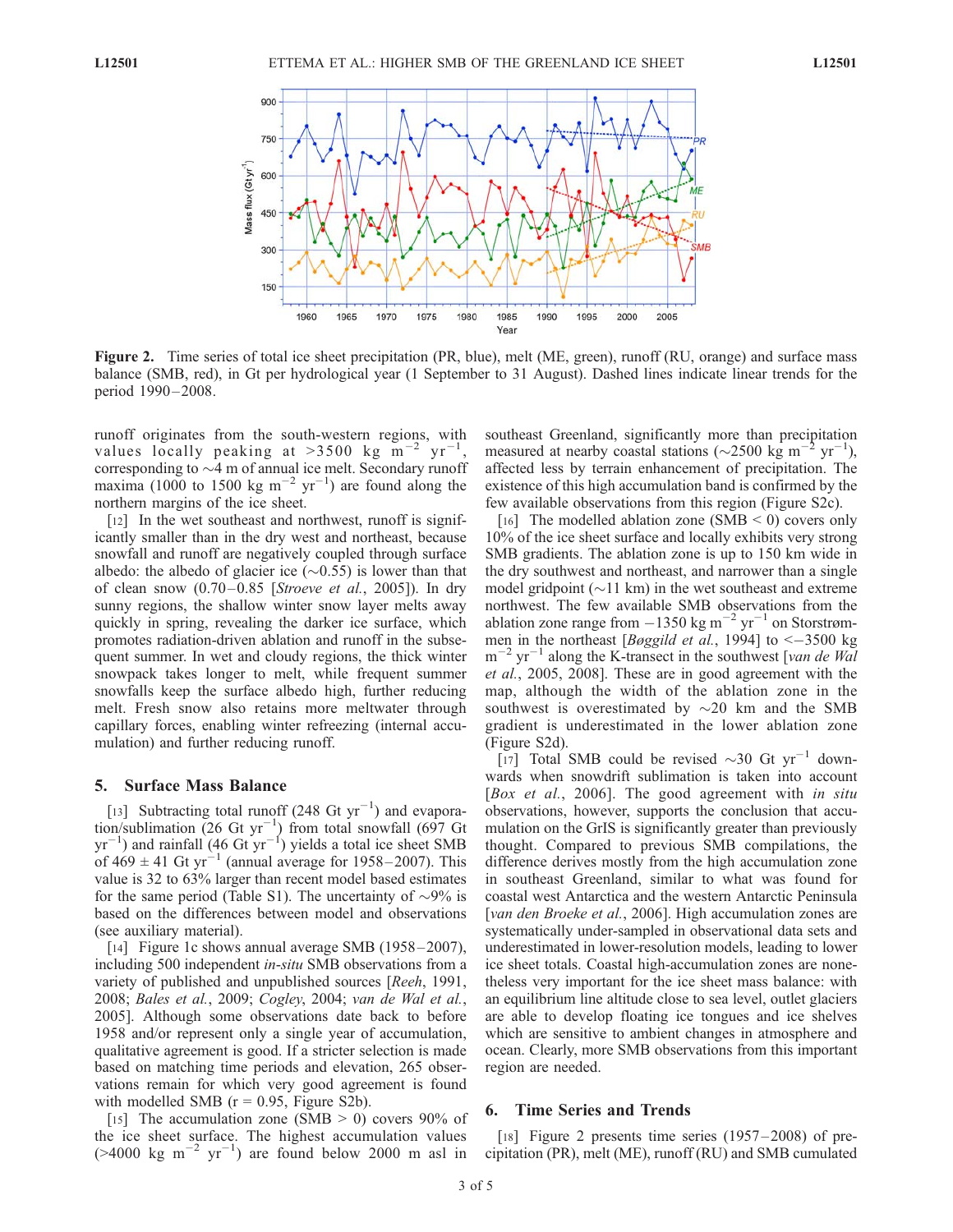

Figure 3. Modelled surface mass balance trend (1958–  $2007$ ) in kg m<sup>-2</sup>. Thin dashed lines are 250 m elevation contours from Bamber et al. [2001].

over the hydrological year (1 September to 31 August the following year). The interannual variability in SMB is very large ( $\sigma$  = 107 Gt yr<sup>-1</sup>), a direct result of the large variability and out-of-phase relationship of its main components, precipitation ( $\sigma$  = 78 Gt yr<sup>-1</sup>) and runoff ( $\sigma$  = 67 Gt yr<sup>-1</sup>). The interannual variability in evaporation/sublimation is much smaller ( $\sigma$  = 3 Gt yr<sup>-1</sup>). Year-to-year variations in SMB can be extreme, e.g., a 250% increase from 1995 to 1996.

[19] If the full period 1957–2008 is considered, only total sublimation (0.11  $\pm$  0.02 Gt yr<sup>-2</sup>) and runoff (2.6  $\pm$  $0.5$  Gt yr<sup>-2</sup>) indicate significant positive trends. For SMB (Figure 3), the classic trend pattern that is expected in a warmer climate is evident, with increased snowfall in the interior, where increased temperatures are still below freezing, and enhanced runoff from the ablation zone.

[20] Before 1990, none of the mass balance components indicates a significant trend. Since 1990, temperatures have increased significantly over Greenland [Hanna et al., 2008], resulting in a 3% per year steady increase in melt and runoff, which have clearly moved outside the range of pre-1990 variability. The effect of the pinatubo in 1991 has no impact on this trend. The 1990–2008 melt increase (13  $\pm$ 3  $\text{Gt yr}^{-2}$ ) induced a similar change in runoff (10 ± 2 Gt yr<sup>-2</sup>) and a decrease in SMB ( $-12 \pm 4$  Gt yr<sup>-2</sup>). In the same period, the rain fraction increased from 6.2% before 1990 to 8.5% in 2007 (0.13  $\pm$  0.06% yr<sup>-1</sup>).

[21] The recent increase in runoff is especially large in southeast Greenland. In combination with warm ocean currents [Holland et al., 2008; Hanna et al., 2009], the increase of superficial melting may have triggered the acceleration of outlet glaciers in this region through meltinduced thinning and ungrounding [Stearns and Hamilton, 2007; Rignot et al., 2008a; Howat et al., 2008].

[22] Through the albedo effect, the low winter accumulation in 2006–2007 combined with abnormally high nearsurface air temperatures led to record melting in the summer of 2007, culminating in the lowest SMB value  $(178 \text{ Gt yr}^{-1})$ since 1958. The relatively cold 2006–2007 winter enhanced springtime refreezing, limiting 2007 runoff to a value below the 2003 record. Increased winter accumulation led to a modest recovery of surface mass balance in 2008.

## 7. Conclusions

[23] Our findings show that considerably more mass accumulates on the GrIS than previously thought, adjusting upwards earlier estimates by as much as 63%. The higher resolution, the used ice sheet mask and the redundant need for post-calibration could be a cause for disagreement between models. Since 1990, the GrIS SMB has decreased rapidly, mainly caused by increased melting and runoff. When combined with ice discharge estimates [Rignot et al., 2008a], this new SMB field can be used to assess the basinby-basin mass balance of the GrIS.

[24] **Acknowledgments.** This work is funded by the RAPID international (Netherlands, UK, Norway), Utrecht University, the Netherlands Polar Programme and NASA grant NNG04GB26G. The ECMWF and KNMI are thanked for providing computing and data archiving support. Greenpeace is acknowledged for field support enabling J. E. Box to drill the firn core near Timmiarmiut; E. Mosley-Thompson and L. Wei performed isotopic and dust analyses on the core.

#### References

- Bales, R. C., Q. Guo, D. Shen, J. R. McConnell, G. Du, J. F. Burkhart, V. B. Spikes, E. Hanna, and J. Cappelen (2009), Annual accumulation for Greenland updated using ice core data developed during 2000 – 2006 and analysis of daily coastal meteorological data, J. Geophys. Res., 114, D06116, doi:10.1029/2008JD011208.
- Bamber, J. L., S. Ekholm, and W. B. Krabill (2001), A new, high-resolution digital elevation model of Greenland fully validated with airborne altimeter data, J. Geophys. Res., 106, 6733 – 6745.
- Bindoff, N. L., et al. (2007), Observations: Oceanic climate change and sea level, in Climate Change 2007: The Physical Science Basis. Contribution of Working Group I to the Fourth Assessment Report of the Intergovernmental Panel on Climate Change, edited by S. Solomon et al., pp. 385 – 432, Cambridge Univ. Press, Cambridge, U. K.
- Bøggild, C. E., N. Reeh, and H. Oerter (1994), Modelling ablation and mass-balance sensitivity to climate change of Storstrømmen, northeast Greenland, Global Planet. Change, 9, 79 – 90.
- Bougamont, M., J. L. Bamber, and W. Greuell (2005), A surface mass balance model for the Greenland Ice Sheet, J. Geophys. Res., 110, F04018, doi:10.1029/2005JF000348.
- Box, J. E., D. H. Bromwich, B. A. Veenhuis, L. S. Bai, J. C. Stroeve, J. C. Rogers, K. Steffen, T. Haran, and S. H. Wang (2006), Greenland ice sheet surface mass balance variability (1988 – 2004) from calibrated polar MM5 output, J. Clim., 19, 2783-2800.
- Chen, J. L., C. R. Wilson, and B. D. Tapley (2006), Satellite gravity measurements confirm accelerated melting of Greenland ice sheet, Science, 313, 1958-1960.
- Cogley, J. G. (2004), Greenland accumulation: An error model, J. Geophys. Res., 109, D18101, doi:10.1029/2003JD004449.
- Fettweis, X. (2007), Reconstruction of the 1979 2006 Greenland ice sheet surface mass balance using the regional climate model MAR, Cryosphere, 1, 21-40.
- Hanna, E., P. Huybrechts, K. Steffen, J. Cappelen, R. Huff, C. Shuman, T. Irvine-Fynn, S. Wise, and M. Griffiths (2008), Increased runoff from melt from the Greenland ice sheet: A response to global warming, J. Clim., 21, 331 – 341.
- Hanna, E., J. Cappelen, X. Fettweis, P. Huybrechts, A. Luckman, and M. H. Ribergaard (2009), Hydrologic response of the Greenland ice sheet: The role of oceanographic warming, Hydrol. Processes, 23, 7 – 30, doi:10.1002/hyp.7090.
- Holland, D. M., R. H. Thomas, B. deYoung, M. H. Ribergaard, and B. Lyberth (2008), Acceleration of Jakobshavn Isbræ triggered by warm subsurface ocean waters, Nat. Geosci., 1, 659-664, doi:10.1038/ngeo316.